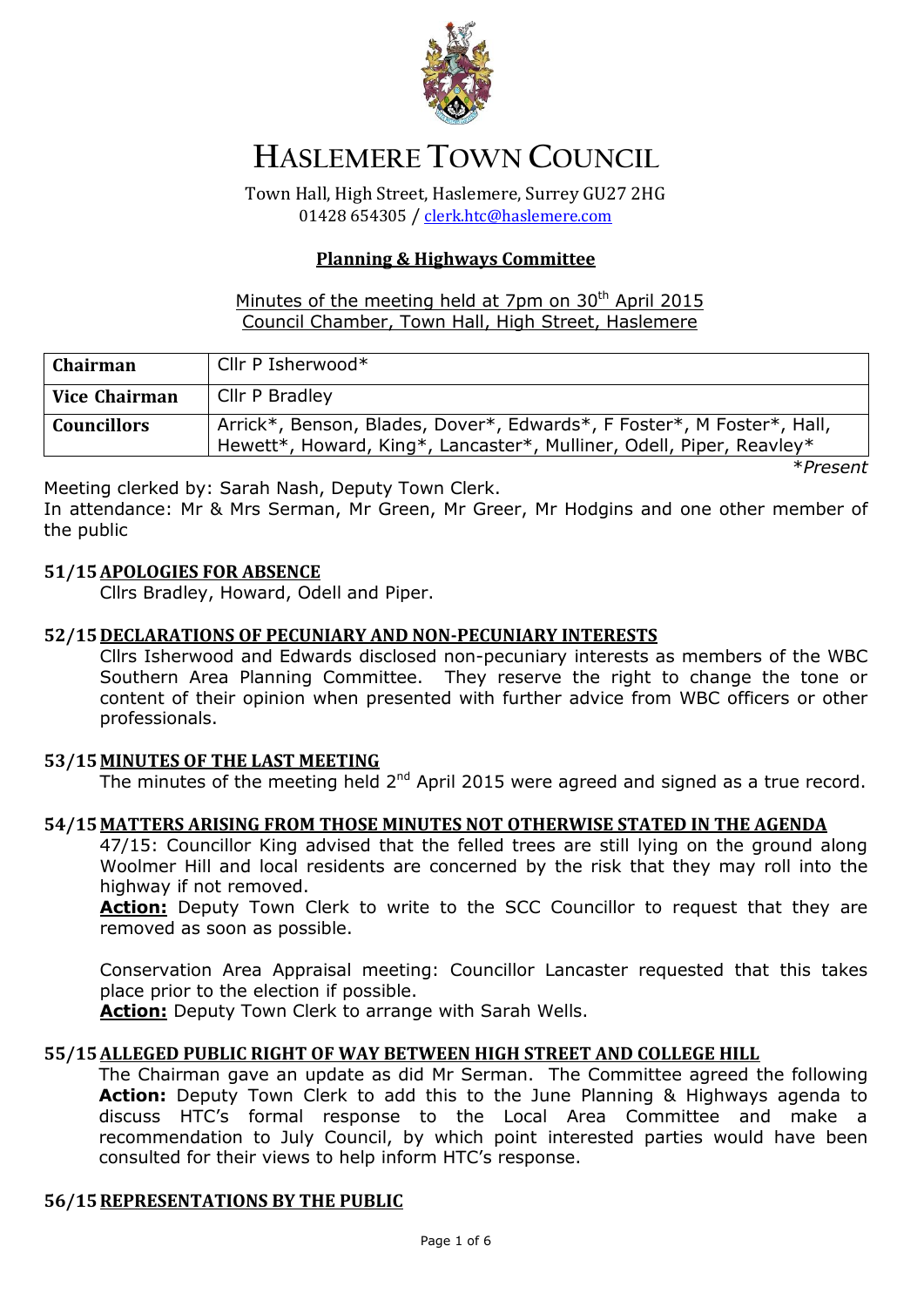# WA/2015/0638

Mr David Green made a representation in objection to this application on the following grounds:

- $\triangleright$  The application goes against the previous permission granted whereby no new access was to be imposed and previous parking arrangements retained.
- $\triangleright$  Vehicular access and egress to and from the site will not be possible in a forward gear due to lack of space
- $\triangleright$  The turning head is proposed to be extremely close to the pedestrian pavement which could pose a risk
- $\triangleright$  The siting of the proposed garage up against their boundary and within 3.5 metres of their house would introduce vehicle engine noise in close proximity to habitable room windows in their house
- $\triangleright$  The proposed garage design is a basic, flat roofed block, with little or no aesthetic merit and is contrary to WBC's Residential Extensions SPD.

The Committee concurred with Mr Green and voted to object to the application on the following grounds:

- ▶ Contrary to the Haslemere Design Statement
- $\triangleright$  Loss of amenity to neighbouring property
- $\triangleright$  No need for off-road parking in this location
- $\triangleright$  Does not fit with the street scene
- $\triangleright$  Does not accord to technical highway requirements of accessing and egressing the site in a forward gear
- Contrary to WBC's Residential Extensions SPD.

Councillor Edwards also advised that if the WBC officer is minded to permit under delegated powers he will have it called in to Southern Planning Committee for consideration.

## WA/2015/0671

Mr John Greer made a representation on behalf of the Haslemere Society in objection to this application on the following grounds:

- $\triangleright$  It is understood that 700 houses need to be built in Haslemere over the next 15 years however there should not be a rush to do so when developments like Sturt Farm are being approved.
- $\triangleright$  There has been large scale recent housing development along this new part of Hammer Lane, Royal Huts, British Car Auctions site and Hunters Place/Drummonds. All approved on a piecemeal basis and without any corresponding infrastructure development
- $\triangleright$  The Barons site and the Andrews site are likely to be the next major planning applications in Hindhead adding to this housing boom.
- $\triangleright$  There are also other Haslemere sites identified by WBC such as the town centre car park, Holmewoods fencing works and youth complex, Clements window factory and motor cycle outlet, Wey Hill car park,
- $\triangleright$  A comprehensive and holistic plan for the future development of Haslemere and Hindhead is a serious requirement which should be in place before any more large housing proposals are approved.
- $\triangleright$  Unfortunately this application has to be determined within a statutory period but there could be many issues needing more answers which would extend this period until after the Haslemere Vision public Housing Consultation this summer and perhaps a Neighbourhood Plan is drafted. Cumulative effects on local infrastructure and the proposal to build on AONB land are but two issues needing close examination.
- The Haslemere Society urges HTC to make Waverley B C Planners aware of all these factors, concerns and pending initiatives pointing out that they should not merely look upon this application as just a welcome contribution to reaching their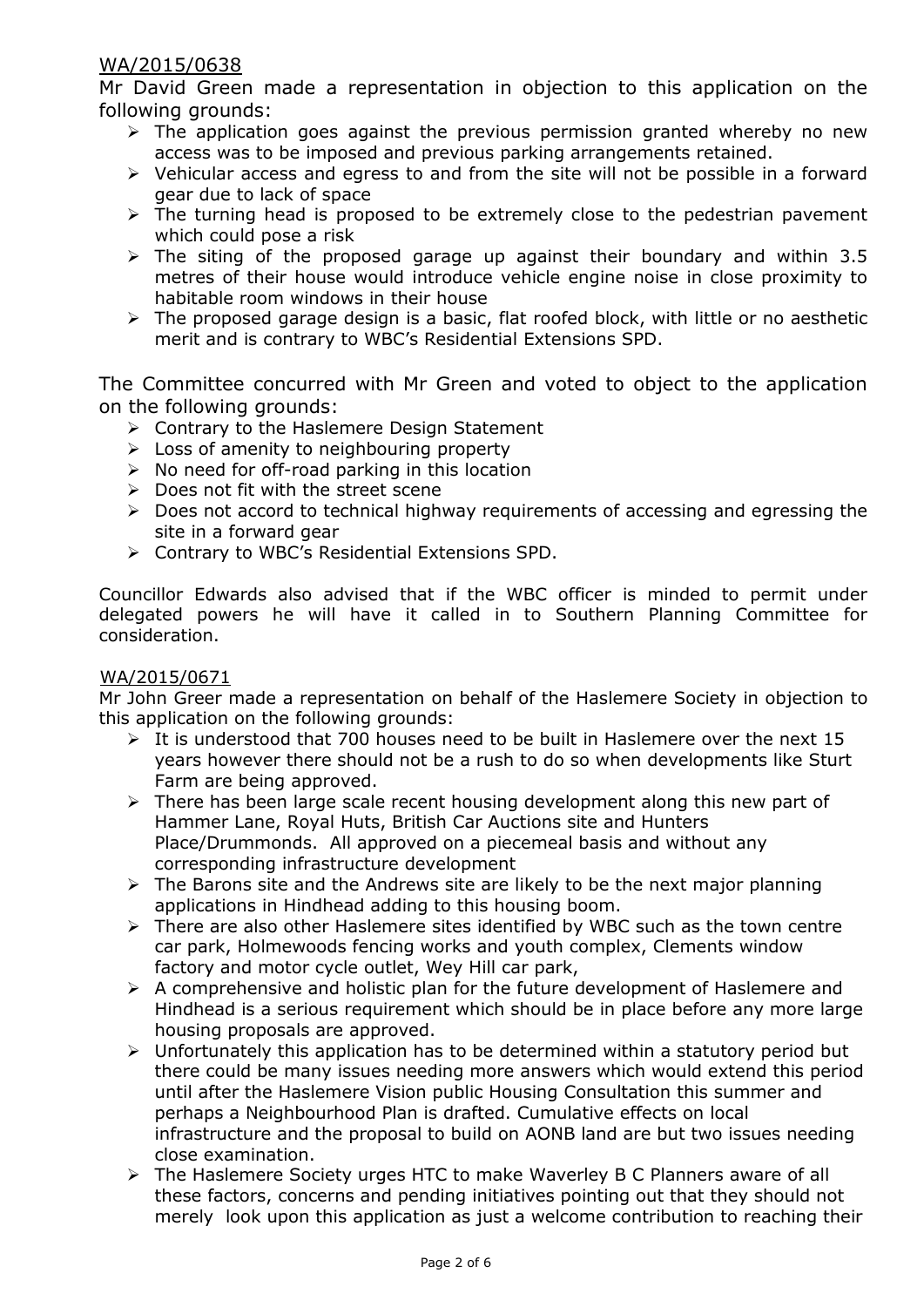housing construction target. The future development of Haslemere deserves more than that.

 $\triangleright$  The inappropriateness of approving significant planning applications prior to the establishment of a Neighbourhood Plan (and a Local Plan) has, I understand, lead to deferment of planning decisions elsewhere in the country and this has been referred to as prematurity.

The Committee considered Mr Greer's statement and agreed to object to the application on the following grounds:

- $\triangleright$  This is a premature application; consideration needs to be given to the emerging local plan and neighbourhood plan.
- $\triangleright$  The area does not presently have the necessary infrastructure, educations facilities, health facilities to cope with an application of this size so it needs to be considered holistically along with other sites identified by WBC and the Haslemere Vision as part of the neighbourhood plan.
- $\triangleright$  It was stated that if this site is permitted 40% affordable housing should be secured

| <b>Planning Ref</b> | <b>Proposal</b>                                                                                                                                                       | <b>Site Address</b>                                                               | <b>Comment</b>                                      |
|---------------------|-----------------------------------------------------------------------------------------------------------------------------------------------------------------------|-----------------------------------------------------------------------------------|-----------------------------------------------------|
| TM/2015/0040        | Application to fell a tree subject of Tree<br>Preservation Order 20/03.                                                                                               | UNDERSHAW HOTEL,<br>HINDHEAD ROAD,<br><b>HINDHEAD</b><br><b>GU26 6AH</b>          | No objection<br>subject to Tree<br>Officer approval |
| WA/2015/0570        | Erection of extensions and alterations.                                                                                                                               | OAK TREE COTTAGE,<br>CHASE LANE,<br><b>HASLEMERE</b><br><b>GU27 3AG</b>           | No objection                                        |
| WA/2015/0579        | Erection of a conservatory and<br>associated works.                                                                                                                   | HIGHVIEW HOUSE,<br><b>BUFFBEARDS LANE,</b><br><b>HASLEMERE</b><br><b>GU27 1LW</b> | No objection                                        |
| WA/2015/0581        | Erection of extensions and alterations to<br>elevations.                                                                                                              | 13 OCTOBER HILL,<br>HILL ROAD,<br><b>HASLEMERE</b><br><b>GU27 2JP</b>             | No objection                                        |
| WA/2015/0588        | Application under Section 73A to vary<br>Condition 3 of WA/2014/2446 (condition<br>requires matching materials) to allow<br>new roof tiles to dwelling and extension. | HOPE HOUSE,<br>PARK ROAD,<br><b>HASLEMERE</b><br><b>GU27 2NJ</b>                  | No objection                                        |
| WA/2015/0601        | Erection of single storey extensions and<br>alterations following demolition of<br>existing lean-to and conservatory.                                                 | ORCHARD HILL HOUSE,<br>FARNHAM LANE,<br><b>HASLEMERE</b><br><b>GU27 1EZ</b>       | No objection                                        |
| WA/2015/0638        | Erection of garage; creation of vehicle<br>and pedestrian access and associated<br>works.                                                                             | 76 CHERRY TREE<br>AVENUE, HASLEMERE<br><b>GU27 1JP</b>                            | Objection - see<br>separate<br>comments             |
| WA/2015/0639        | Erection of single storey extension,<br>carport and alterations following<br>demolition of existing utility room.                                                     | OUTERFIELD,<br>TILFORD ROAD,<br>HINDHEAD<br><b>GU26 6SF</b>                       | No objection                                        |
| WA/2015/0642        | Erection of single storey extension and<br>alterations.                                                                                                               | 19 THE OLD COTTAGE,<br>LION LANE,<br><b>HASLEMERE</b><br><b>GU27 1JF</b>          | No objection                                        |

# **57/15PLANNING APPLICATIONS**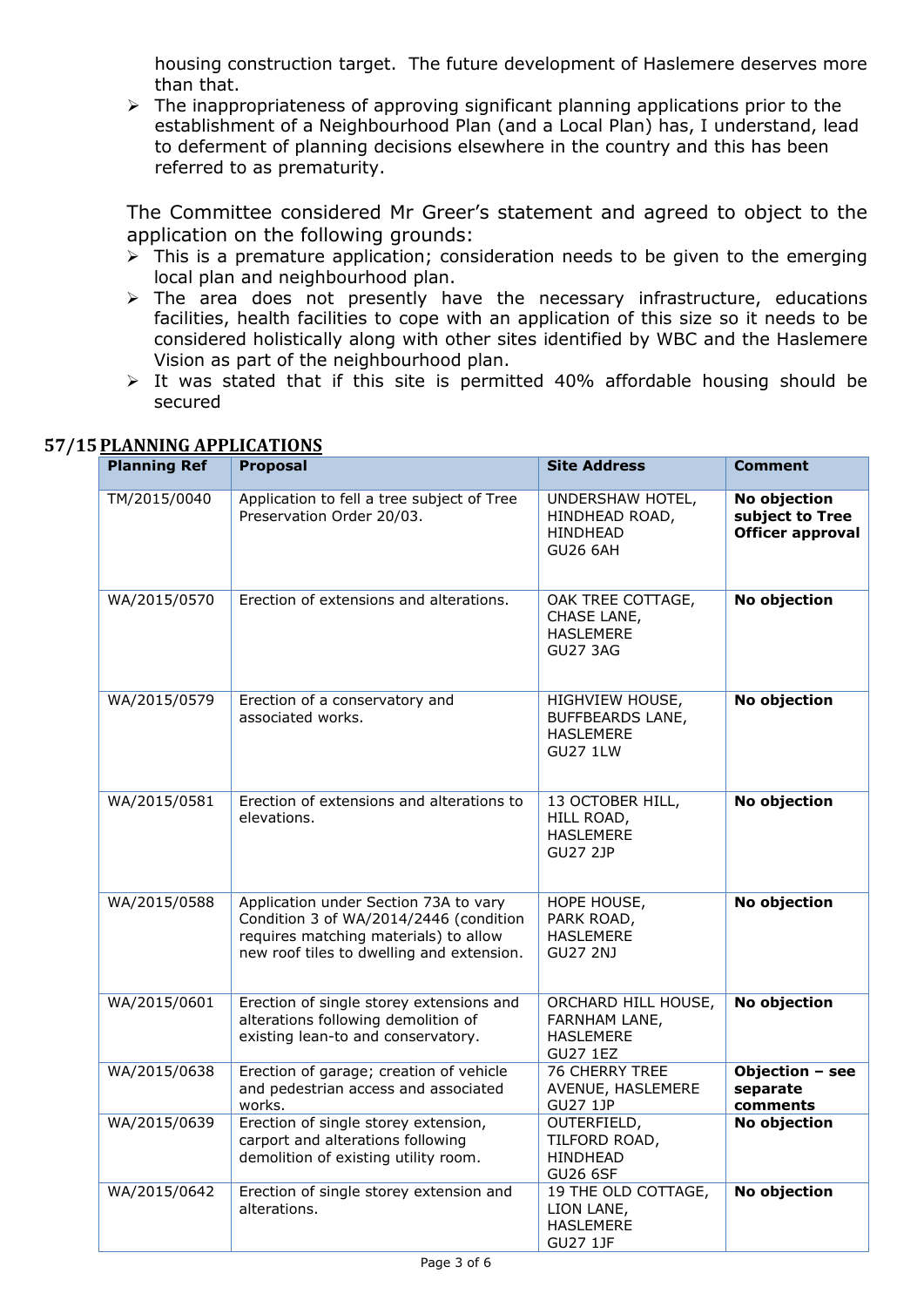| <b>Planning Ref</b> | <b>Proposal</b>                                                                                                                                                                                        | <b>Site Address</b>                                                                     | <b>Comment</b>                                                    |
|---------------------|--------------------------------------------------------------------------------------------------------------------------------------------------------------------------------------------------------|-----------------------------------------------------------------------------------------|-------------------------------------------------------------------|
| WA/2015/0649        | Change of Use of 2 buildings, one to<br>provide 10 bed care home and one to<br>provide 10 supported living units;<br>external alterations, new parking area<br>and play area on existing parking area. | THE OLD GROVE,<br>HIGH PITFOLD,<br><b>HINDHEAD</b><br><b>GU26 6BN</b>                   | No objection                                                      |
| WA/2015/0654        | Erection of a two-storey extension and<br>alterations.                                                                                                                                                 | 22 BARTHOLOMEW<br>CLOSE, HASLEMERE<br><b>GU27 1EN</b>                                   | No objection                                                      |
| WA/2015/0657        | Erection of outbuilding and secure<br>storage compound following the<br>demolition of the existing outbuilding.                                                                                        | GRAYSWOOD HILL,<br>HIGHERCOMBE ROAD,<br><b>HASLEMERE</b><br><b>GU27 2LH</b>             | No objection                                                      |
| WA/2015/0658        | Erection of 4 flats and 2 studio flats<br>following the demolition of an existing<br>storage building and partial demolition of<br>the main building.                                                  | PEVENSEY,<br>BEACON HILL ROAD,<br>HINDHEAD<br><b>GU26 6NT</b>                           | Objection - see<br>separate<br>comments                           |
| WA/2015/0662        | Erection of extension and alterations<br>following demolition of existing garage;<br>creation of new vehicular access.                                                                                 | 18 SCOTLANDS CLOSE,<br><b>HASLEMERE</b><br><b>GU27 3AE</b>                              | No objection                                                      |
| WA/2015/0671        | Erection of 44 new dwellings (including<br>13 affordable) with vehicular access onto<br>Portsmouth Road together with<br>associated works.                                                             | LAND AT CHASEMOOR,<br>PORTSMOUTH ROAD,<br><b>HINDHEAD</b><br><b>GU26 6BZ</b>            | Objection - see<br>separate<br>comments                           |
| WA/2015/0674        | Erection of front and side extensions;<br>extension to roof to provide additional<br>habitable accommodation (revision of<br>WA/2015/0231).                                                            | ACORNS,<br>OAK TREE LANE,<br><b>HASLEMERE</b><br><b>GU27 1PQ</b>                        | Objection - see<br>separate<br>comments                           |
| WA/2015/0682        | Erection of a two storey extension and<br>removal of chimney.                                                                                                                                          | 29 BRIDGE ROAD,<br><b>HASLEMERE</b><br><b>GU27 2AY</b>                                  | No objection                                                      |
| WA/2015/0692        | Erection of single storey extension.                                                                                                                                                                   | 36 WEYSPRINGS,<br><b>HASLEMERE</b><br><b>GU27 1DE</b>                                   | No objection                                                      |
| WA/2015/0699        | Consent to display illuminated and non<br>illuminated advertisements (as amended<br>by e-mail and plan received 14/04/2015)                                                                            | HASLEMERE SERVICE<br>STATION,<br>JUNCTION PLACE,<br><b>HASLEMERE</b><br><b>GU27 1LE</b> | No objection                                                      |
| CA/2015/0034        | HASLEMERE CONSERVATION AREA.<br>1x Goat willow - fell.                                                                                                                                                 | ROSE COTTAGE, 2<br>SANDROCK,<br><b>HASLEMERE</b><br><b>GU27 2PS</b>                     | <b>No objection</b><br>subject to Tree<br><b>Officer approval</b> |
| NMA/2015/<br>0051   | Amendment to WA/2014/0993 to alter<br>materials to be used for car park.                                                                                                                               | MOORLANDS LODGE,<br>PORTSMOUTH ROAD,<br>HINDHEAD<br>GU26 6TJ                            | No objection                                                      |
| PC/2015/0010        | Consultation from a neighbouring<br>authority for a proposed single storey<br>oak framed link and extension with attic<br>room above to replace existing<br>garage/store and open porch.               | MARSHLANDS, 34<br>HAMMER LANE,<br><b>LINCHMERE</b><br><b>GU27 3QB</b>                   | No objection                                                      |
| TM/2015/0049        | Application for works to a tree subject of<br>Tree Preservation Order WA329.                                                                                                                           | WISTERIA HOUSE,<br>PARK ROAD,<br><b>HASLEMERE</b><br><b>GU27 2NJ</b>                    | No objection<br>subject to Tree<br><b>Officer approval</b>        |
| WA/2015/0723        | Change of use to Dental Practice (D1)<br>from retail (A1).                                                                                                                                             | 5 ROYAL PARADE,<br>TILFORD ROAD,<br>HINDHEAD<br><b>GU26 6TD</b>                         | No objection                                                      |
| WA/2015/0738        | Erection of extensions and alterations.                                                                                                                                                                | 1 RAVENSVALE<br>COTTAGES,<br><b>OLD BRAMSHOTT</b><br>CHASE, HINDHEAD<br><b>GU26 6DB</b> | No objection                                                      |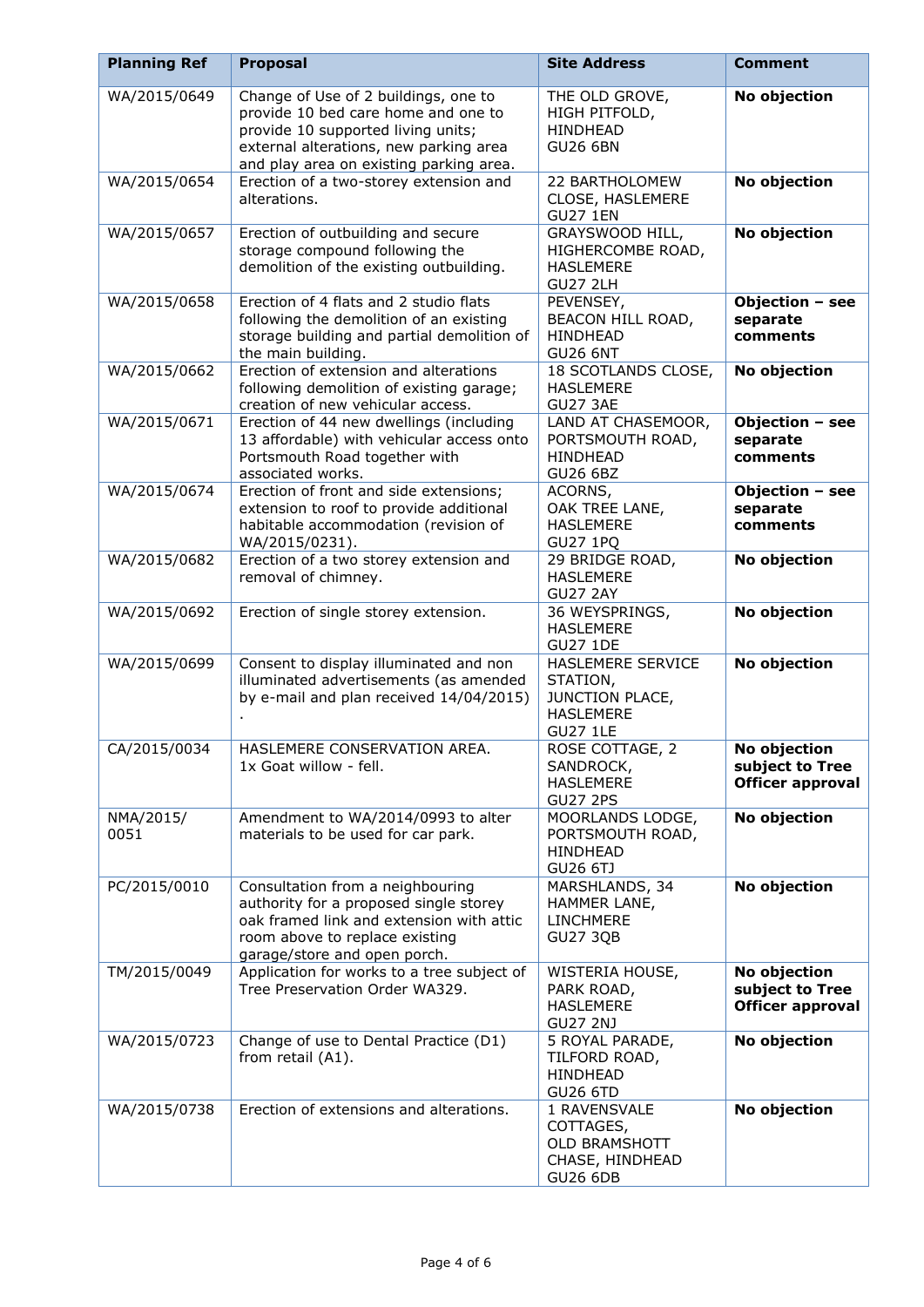| <b>Planning Ref</b> | <b>Proposal</b>                                                                                                                                                                                                                                                                   | <b>Site Address</b>                                                                          | <b>Comment</b>                                             |
|---------------------|-----------------------------------------------------------------------------------------------------------------------------------------------------------------------------------------------------------------------------------------------------------------------------------|----------------------------------------------------------------------------------------------|------------------------------------------------------------|
| WA/2015/0759        | Erection of trellis on boundary fence.                                                                                                                                                                                                                                            | WOODRIDINGS,<br>GRAYSWOOD ROAD,<br><b>HASLEMERE</b><br><b>GU27 2BU</b>                       | Objection - see<br>separate<br>comments                    |
| WA/2015/0760        | Installation of 7 dormer windows.                                                                                                                                                                                                                                                 | ORMISTON,<br><b>BUNCH LANE,</b><br><b>HASLEMERE</b><br><b>GU27 1AJ</b>                       | No objection                                               |
| WA/2015/0761        | Erection of garden store following<br>demolition of existing garage.                                                                                                                                                                                                              | ROBINS,<br><b>BUNCH LANE,</b><br><b>HASLEMERE</b><br><b>GU27 1AJ</b>                         | No objection                                               |
| WA/2015/0763        | Erection of first floor extension and<br>alterations to existing dormer windows;<br>alterations to elevations and fenestration<br>together with rooflights.                                                                                                                       | SILVERDALE,<br>FARNHAM LANE,<br><b>HASLEMERE</b><br><b>GU27 1EU</b>                          | No objection                                               |
| WA/2015/0773        | Erection of extension and alterations<br>following demolition of existing<br>conservatory.                                                                                                                                                                                        | 14 THE MOORINGS,<br><b>HINDHEAD</b><br><b>GU26 6SD</b>                                       | No objection                                               |
| CA/2015/0038        | RIVER WEY HASLEMERE CONSERVATION<br>AREA.<br>Removal of two trees.                                                                                                                                                                                                                | SICKLE MILL COURT,<br>STURT ROAD,<br><b>HASLEMERE</b><br><b>GU27 3RZ</b>                     | No objection<br>subject to Tree<br><b>Officer approval</b> |
| TM/2015/0052        | Application for works to a tree subject of<br>Tree Preservation Order 44/07.                                                                                                                                                                                                      | LANSDOWNE,<br>GRAYSWOOD ROAD,<br><b>HASLEMERE</b><br><b>GU27 2BW</b>                         | No objection<br>subject to Tree<br><b>Officer approval</b> |
| WA/2015/0779        | Installation of roof light.                                                                                                                                                                                                                                                       | BOSCARNY,<br>DENBIGH ROAD,<br><b>HASLEMERE</b><br>GU27 3AP                                   | No objection                                               |
| WA/2015/0780        | Erection of first floor extension.                                                                                                                                                                                                                                                | AZALEA HOUSE, 2<br>FOREST DALE,<br>HINDHEAD<br><b>GU26 6TA</b>                               | No objection                                               |
| WA/2015/0782        | Erection of 2m fence.                                                                                                                                                                                                                                                             | <b>WYCHWOOD</b><br>RESIDENTIAL CARE<br>HOME,<br>HEADLEY ROAD,<br>HINDHEAD<br><b>GU26 6TN</b> | No objection                                               |
| WA/2015/0800        | Erection of new timber framed garage<br>outbuilding.                                                                                                                                                                                                                              | MOORSIDE,<br>POLECAT VALLEY,<br>HINDHEAD<br><b>GU26 6BE</b>                                  | No objection                                               |
| WA/2015/0807        | Change of use from coffee shop (Class<br>A1) to coffee shop/café (Class A3);<br>installation of extraction duct (revision Of<br>WA/2015/0289).                                                                                                                                    | 3 CHARTER WALK,<br>WEST STREET,<br><b>HASLEMERE</b><br><b>GU27 2AD</b>                       | No objection                                               |
| WA/2015/0809        | Demolition of existing extensions to<br>rear; erection of three storey building to<br>the rear to form two flats; erection of<br>single storey link extension to form self<br>contained office (B1 use) and conversion<br>of first and second floors of existing<br>building to f | 27 HIGH STREET,<br><b>HASLEMERE</b><br><b>GU27 2HG</b>                                       | Objection - see<br>separate<br>comments                    |
| WA/2015/0812        | Erection of 4 dwellings, associated<br>parking and landscaping; creation of 2<br>new accesses following demolition of<br>existing dwelling, garage and<br>outbuildings.                                                                                                           | LAND AT 18 COOMBE<br>LEA,<br>CRITCHMERE HILL,<br><b>HASLEMERE</b><br><b>GU27 1LS</b>         | No objection                                               |
| WA/2015/0814        | Erection of a single storey extension and<br>alterations.                                                                                                                                                                                                                         | 67 LOWER ROAD,<br><b>GRAYSWOOD</b><br><b>GU27 2DR</b>                                        | No objection                                               |